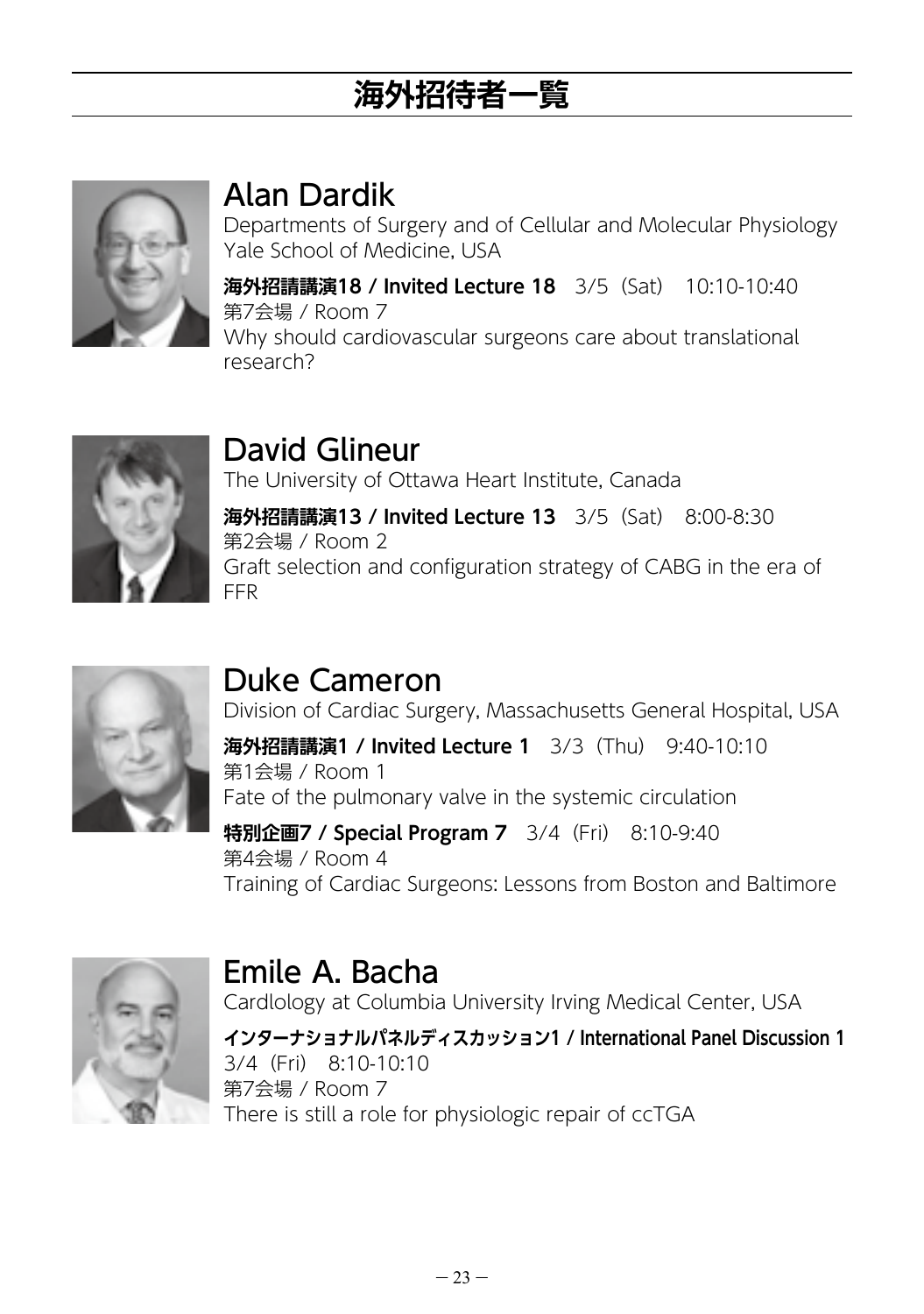

## Fabrizio De Rita

Freeman Hospital, Newcastle Upon Tyne, United Kingdom

**海外招請講演19 / Invited Lecture 19** 3/5(Sat) 14:20-14:50 第7会場 / Room 7 Ventricular Assist Devices in Congenital Heart Disease



## Hazim J. Safi

Division of Aortic, Houston Heart, HCA Houston Healthcare Medical Center, USA

**海外招請講演3 / Invited Lecture 3** 3/3(Thu) 9:40-10:10 第2会場 / Room 2 Past, Present, and Future Strategy for preventing spinal cord injury in descending or thoracoabdominal aortic repair



James S. Tweddell Division of Cardiothoracic Surgery, The Heart Institute, USA

**インターナショナルパネルディスカッション1 / International Panel Discussion 1** 3/4(Fri) 8:10-10:10 第7会場 / Room 7 The Double Switch – Always the right choice?

**海外招請講演15 / Invited Lecture 15** 3/5(Sat) 9:40-10:10 第4会場 / Room 4 Aortic arch repair in HLHS and Complex heart disease with aortic arch obstruction



### Joanna Chikwe

Cedars-Sinai Medical Center Department of Cardiac Surgery, USA

**特別企画7 / Special Program 7** 3/4 (Fri) 8:10-9:40 第4会場 / Room 4 To be an excellent surgeon and a basic research scientist: How can you do both?

**海外招請講演11 / Invited Lecture 11** 3/5(Sat) 9:40-10:10 第1会場 / Room 1 Everything you need to know about Annals of Thoracic Surgery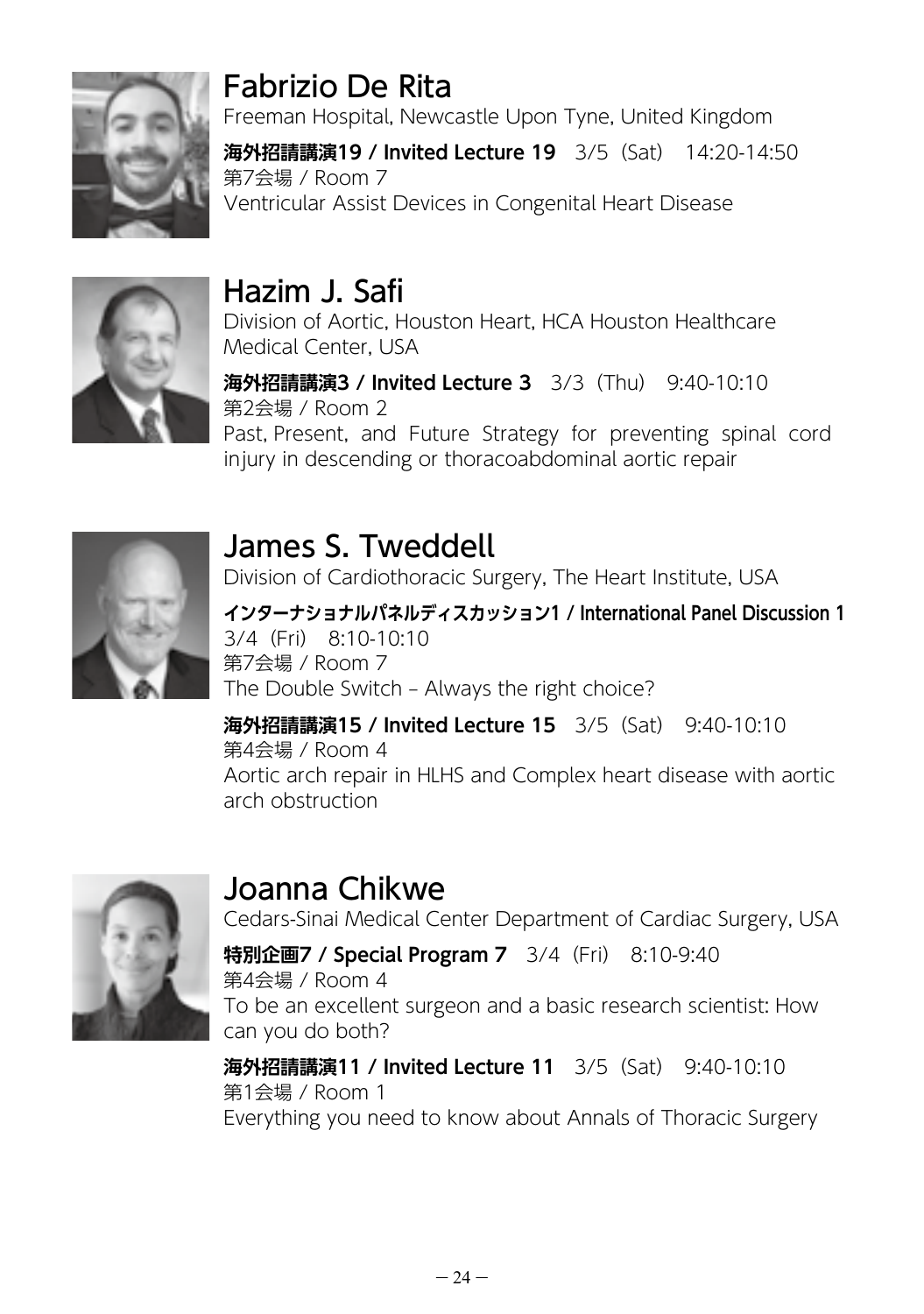

#### Jon S. Matsumura

Department of Surgery, University of Wisconsin School of Medicine and Public Health, USA

**海外招請講演9 / Invited Lecture 9** 3/4(Fri) 8:10-8:40 第6会場 / Room 6 AAA: Endovascular Repair with a Short Proximal Neck: Top Nine Tips



#### Konstantinos Tsagakis

Department of Thoracic and Cardiovascular Surgery, West German Heart and Vascular Center, University Hospital Essen, Germany

**海外招請講演5 / Invited Lecture 5** 3/3(Thu) 16:00-16:30 第3会場 / Room 3 Strategy for acute type A aortic dissection in Frozen elephant trunk era



#### Mario FL Gaudino

Maastricht University, The Netherlands

**海外招請講演14 / Invited Lecture 14** 3/5(Sat) 10:30-11:00 第2会場 / Room 2 Total arterial revascularization: the evidence



## Michael W. A. Chu

Division of Cardiac Surgery Western University, Canada

**海外招請講演4 / Invited Lecture 4** 3/3(Thu) 9:20-9:50 第3会場 / Room 3 Advances in Minimally Invasive Mitral Valve Surgery



## Michael S. Conte

Department of Surgery, Division of Vascular and Endovascular Surgery University of California, USA

**海外招請講演17 / Invited Lecture 17** 3/5(Sat) 8:00-8:30 第7会場 / Room 7 Reconstructive surgery of lower limb arteries, especially in peroneal and pedal arteries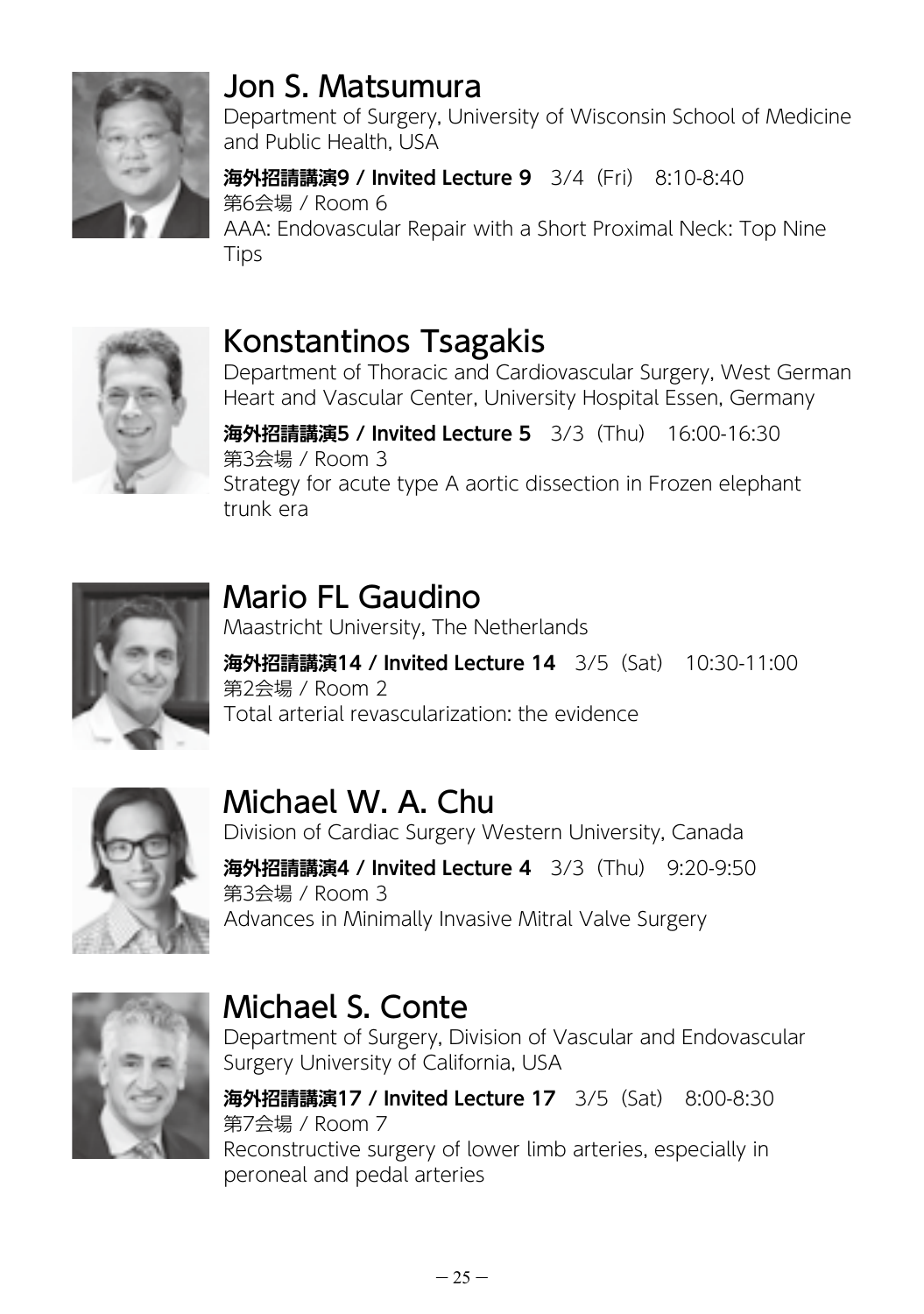

## Rajesh Sharma

Indraprastha Apollo Hospital, India

**海外招請講演10 / Invited Lecture 10** 3/4(Fri) 10:20-10:50 第7会場 / Room 7 **TRD** 



## Richard G. Ohye

University of Michigan C.S. Mott Children's Hospital, USA

**海外招請講演2 / Invited Lecture 2** 3/3(Thu) 11:50-12:20 第1会場 / Room 1 HAART Aortic Valvuloplasty Ring for Neo-aorticValveRegulation

**インターナショナルパネルディスカッション1 / International Panel Discussion 1** 3/4(Fri) 8:10-10:10 第7会場 / Room 7 Chair

**インターナショナルパネルディスカッション1 / International Panel Discussion 1** 3/4(Fri) 8:10-10:10 第7会場 / Room 7 Managing the Asymptomatic ccTGA Patient. Band them early!



## Sitaram Emani

Cardiac Surgery Boston Children's Hospital, USA

**海外招請講演6 / Invited Lecture 6** 3/3(Thu) 9:30-10:00 第6会場 / Room 6 Strategy for surgical repair of borderline left ventricle

#### **インターナショナルパネルディスカッション1 / International Panel Discussion 1** 3/4(Fri) 8:10-10:10 第7会場 / Room 7 The symptomatic 10-years-old with ccTGA: Retrain the LV and do an anatomic repair



### Tae-Jin Yun

Division of Pediatric Cardiac Surgery, Asan medical center, Korea **海外招請講演16 / Invited Lecture 16** 3/5(Sat) 10:10-10:40 第4会場 / Room 4 Individualized approach for pulmonary valve annulus preservation in ToF repair